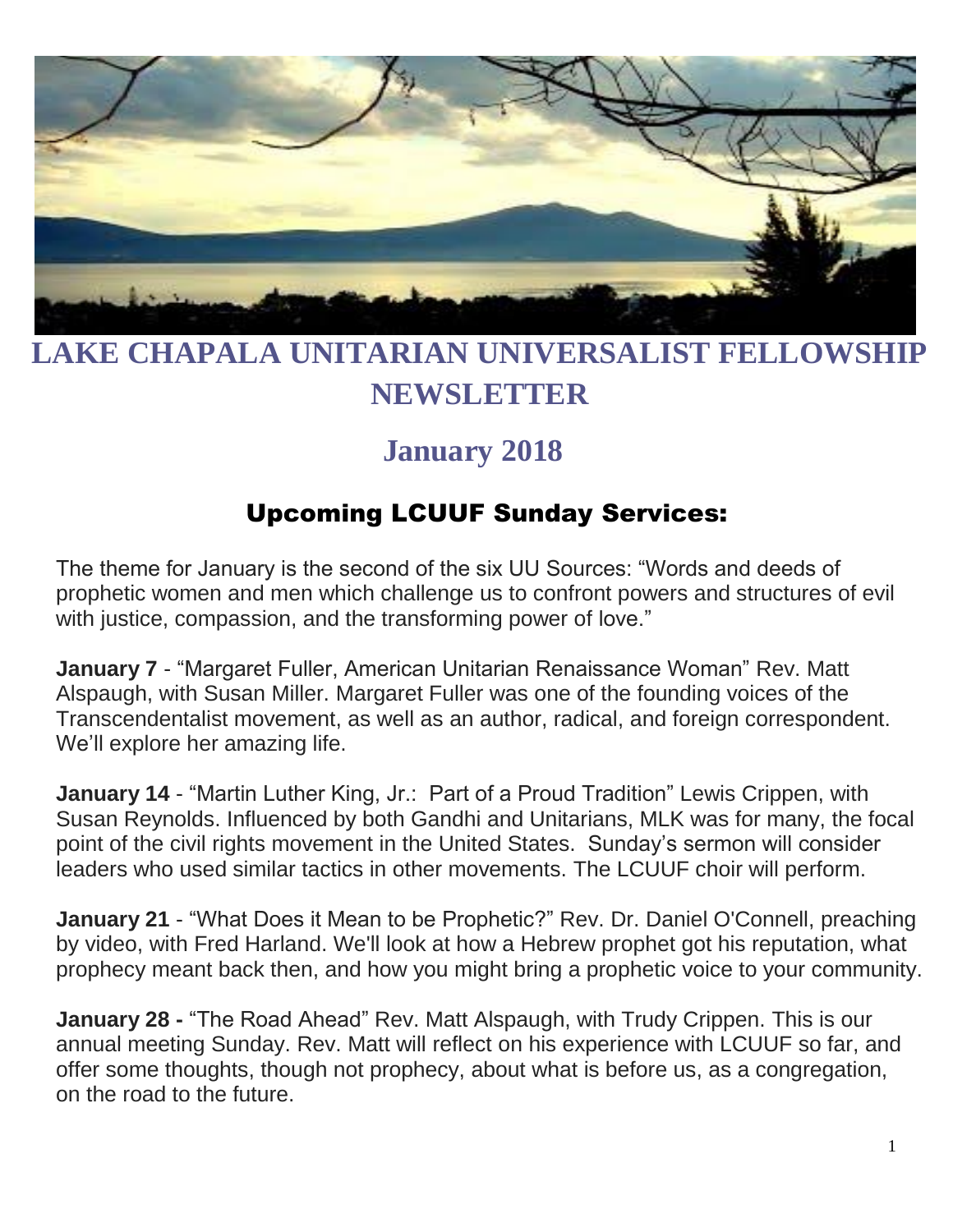

#### MESSAGE FROM REV. **MATT**

It's late December, American Christmas behind us, except for the gift returns. (I realize that Latin American Christmas just keeps on going into early January). I'm reflecting on the wonderful happenings of recent weeks, and beginning to think about the new year.

I was so impressed with how our choir and musicians came together for our Christmas Eve service, under the direction of Bob Koches. The combination of music and poetry was, in my mind, sublime. We have had many visitors this fall and everyone in the Fellowship does a fantastic job of making them feel welcome. I've been grateful at the number of people who are willing and able to be involved in Sunday Services; their willingness to step up, work together, and try new things, is impressive. In addition, I loved that we were able organize a house concert with singer/songwriter David Roth on short notice (thank you Lynn and Gary Cleek for opening their home); it was an amazing and enjoyable event.

Working with the Board and other leaders on various issues has been a true pleasure. Our nominating committee did a phenomenal job in organizing a slate of nominees, and I look forward to working with the new board that will be elected at our Annual Meeting on January 28.

Let me list a few of the areas I will be working on, with the board and other leaders. We will continue to work on creating compelling and effective Sunday Services, involving a greater number of people, engaging a wide variety of forms, styles and ideas. Our Sunday Service Group is becoming a "learning community" that gathers to review previous services with an eye toward continuous improvement.

Many members of our Fellowship are facing health and mobility issues, and some are here without family. Our Fellowship does a great job providing support, but we need to understand what our community and a planned Care Team can realistically be expected to do.

The Fellowship has a history of making sound decisions; as we continue to grow we need to take a look at things like communications, policies, and leadership development, to ensure that we can continue to work together well in the future.

As the year ends I want to thank everyone for extending such a warm welcome to me and Liz (and Rosie!). We wish you all much happiness and health in 2018. See you at the Fellowship!



#### ANNUAL MEETING

At their meeting on Dec. 8th, the Board set the date for the LCUUF Annual General Meeting and discussed the agenda. The AGM will be held on January 28th at the Fellowship from 12 to 2 p.m., following the Service and a light lunch.

Proposed Agenda:

- 1. Call to Order and Chalice Lighting
- 2. Confirmation of Quorum by Secretary
- 3. President's Report
- 4. Minister's Report
- 5. Vice President's Committee Reports
	- A. Discussion and possible actions based on Committee Reports
- 6. Outreach Committee Report
	- A. Selection of outreach project(s) for 2018-2019
- 7. Treasurer's Report
	- A. Review of financial status and Pledging.
	- B. Presentation of proposed budget for 2018-2019.
- 8. Nominating Committee Report:
	- A. Election of officers: President, Vice- President, Secretary, and three Members-at Large.
	- B. Election of Nominating Committee for 2018-2019.
- 9. New Business:

A. Questions and Discussion

10. Adjourn

The Board is also pleased to report that the Naked Stage and the LCUUF Rental Group have come to an agreement with the landlord to renew our lease with a 6% increase for 2018/19.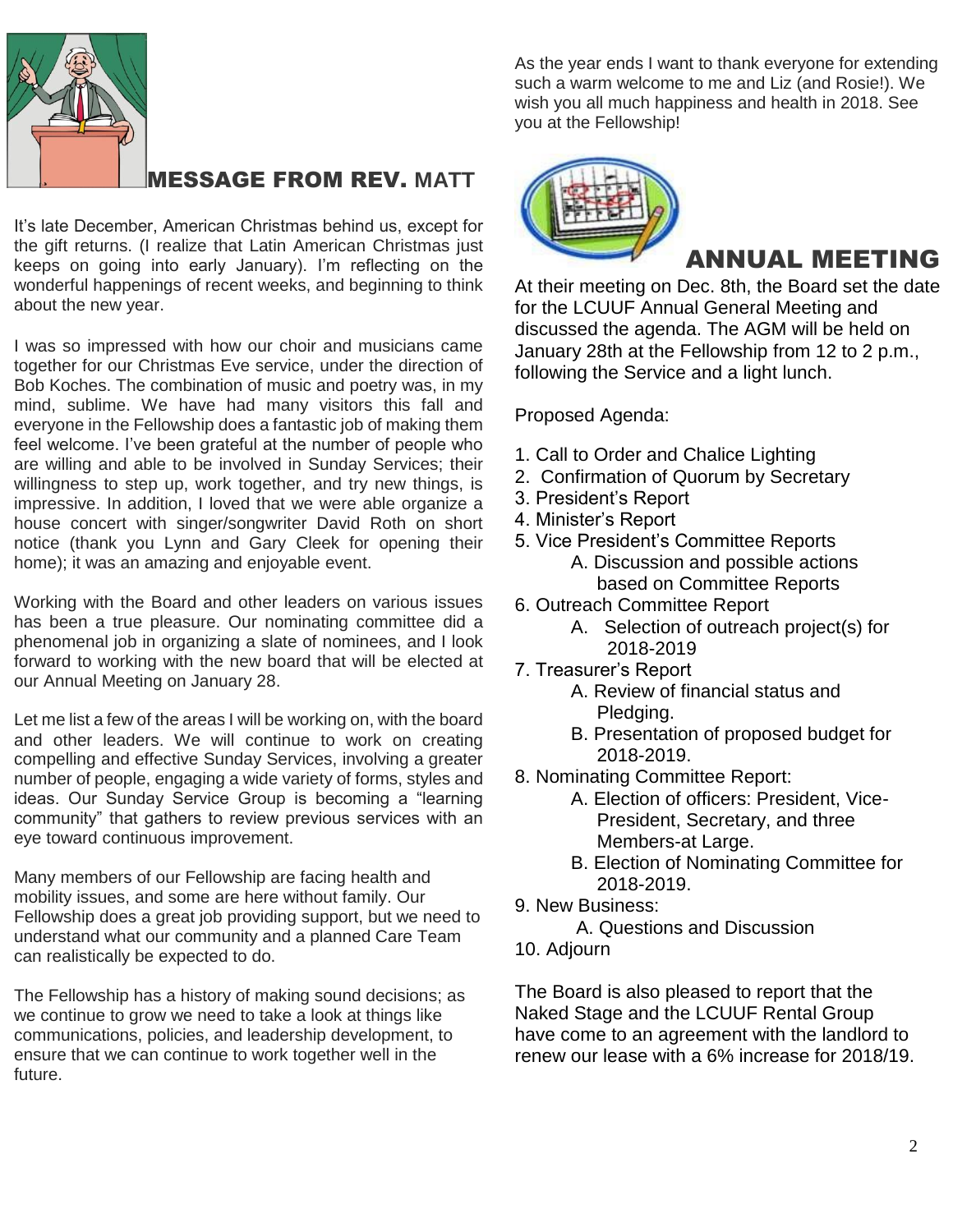

The 2017-2018 nominations committee, Kathy Koches, Paul Bennett & Mardele Harland, are pleased to present the following nominees for election at the 2018 AGM:

| President:  | Lew Crippen            |
|-------------|------------------------|
| Vice Pres.: | <b>Mardele Harland</b> |
| Secretary:  | <b>Susan Miller</b>    |
| MAL         | Linda Conklin          |
| <b>MAL</b>  | <b>Eric Luria</b>      |
| MAL         | Joan Ward              |

Nominating Committee for 2018-19: Bob Koches, Fred Harland, Cate Howell

Trudy Crippen is resigning as a Member at Large effective the end of the annual meeting and Eric Luria is resigning as Secretary effective the end of the annual meeting.



#### MEMBERSHIP

- We want to welcome our new members who became part of our Fellowship the end of October. We are hoping to see you regularly and that you will enjoy taking an active part in our Fellowship.
- We always strive to make our Fellowship a pleasant experience. Therefore, we want to thank our entire Fellowship for their warmth in creating this wonderful welcoming community. Also, a special thank you goes to our Assistant Greeters. We could not welcome everyone without your help.



SUNDAY SERVICE COMMITTEE

At its December meeting, the **Sunday Service Committee** began a six month **planning process**. This process will continue in January with the revision of Committee and Coordinator Job Descriptions to reflect the new reality of having a part time Minister.

It was agreed that congregational **feedback on services** will continue with **quarterly after service facilitated discussions.** The newly formed **Sunday Service Group,** which is open to all members and meets monthly, also contributes to the evaluation process. This Group learns about what goes into creating good services and discusses ways to improve various aspects of services.

The Sunday Service Coordinator position will continue with two month terms. **Coordinator for January and February is Mardele Harland; March and April, Catherine Luria; and May and June, Susan Miller.**

**The Committee will have a Reader/Service Leader/Speaker Sign up Form available in January to identify potential lay readers, service leaders and speakers for 2018. Please sign up.**

The Committee will be losing up to 4 members in Feb. and is actively recruiting. If you are interested in learning more about the work of the Committee, please talk to Rev. Matt or any current member.

And finally, a **binding machine** has been purchased thanks to Sharon Woods**. Richard Clarke will be in charge of the machine** and he will train a few people to operate it.

(Submitted by Mardele Harland, Chair)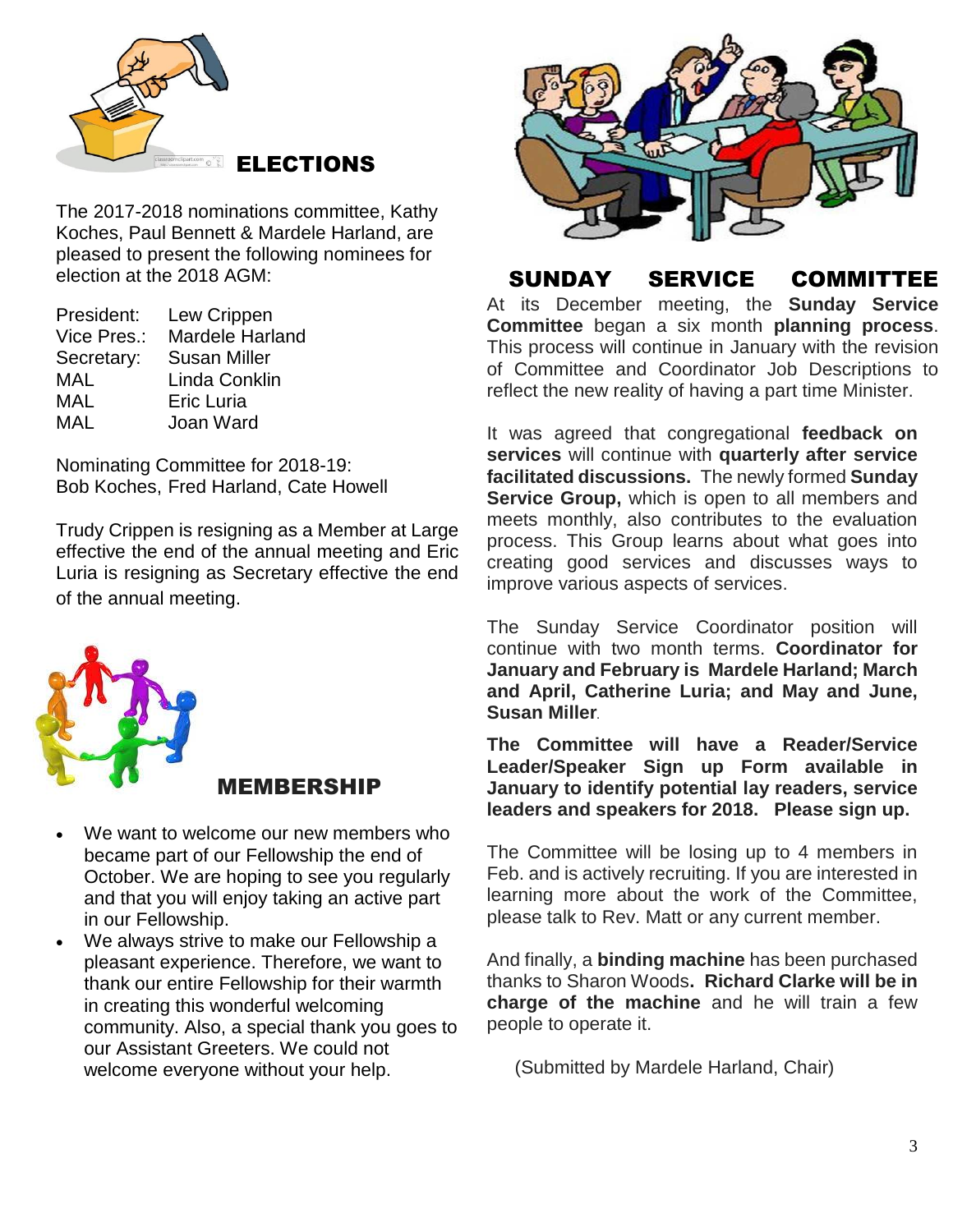

#### HUMANIST DISCUSSION GROUP

The Humanist Discussion Group will meet Monday, January 23rd at 3pm at the Fellowship and will be led by Fred Harland. Our topic will be Sexual Abuse and Harassment. We've all seen the string of revelations about powerful men being accused of sexual violence. Raising the following issues, which we'll discuss: Is all the media attention to sexual harassment a good thing? What explains the sexual abuse and harassment? What constitutes harassment? What should we do about it? For further detail on this discussion contact Bob Koches at [bobkoches@gmail.com](mailto:bobkoches@gmail.com) or 766-2299.

#### **CIRCLE SUPPERS**

Circle Suppers will resume in February/March when the Meet & Greets have been completed. Sign-up sheets will be available mid-January and assignments will be posted by the end of January. Please also indicate if you can be a host and how many you can accommodate. This has proven to be one of our most popular activities and is a great way to get to know other members in a small group atmosphere, especially now that our snowbirds are back!





#### CHOIR NEWS

Thanks to everyone who sang in the choir for our Christmas Eve music service. Everyone worked very hard to learn the many pieces we performed and your efforts are appreciated, both by me as your director and also by the entire Fellowship. A special thanks to Marguerite Ponder for her flute accompaniment, to Wayne Conklin for his hammered dulcimer piece, and to Rodrigo Leal for his wonderful piano accompaniment.

**There is a change in the choir schedule for January – NO rehearsal on January 5th . There will be rehearsals on January 12th and January 19th .**

As we begin this new year, please come a join your voice with our to make a joyful noise for our UU Fellowship. Contact Choir Director, Bob Koches to let him know if you would like to become a new member of the choir. [bobkoches@gmail.com](mailto:bobkoches@gmail.com) or 766-2299



### LCUUF WOMEN'S MOVIE GROUP

The LCUUF Women's Movie Group will meet on January 29th. The movie title, time and place will be e-mailed on Friday, January 26<sup>th</sup>. Contact Kathy Koches at [kkoches@gmail.com](mailto:kkoches@gmail.com) or 766-2299 if you wish to receive this e-mail.